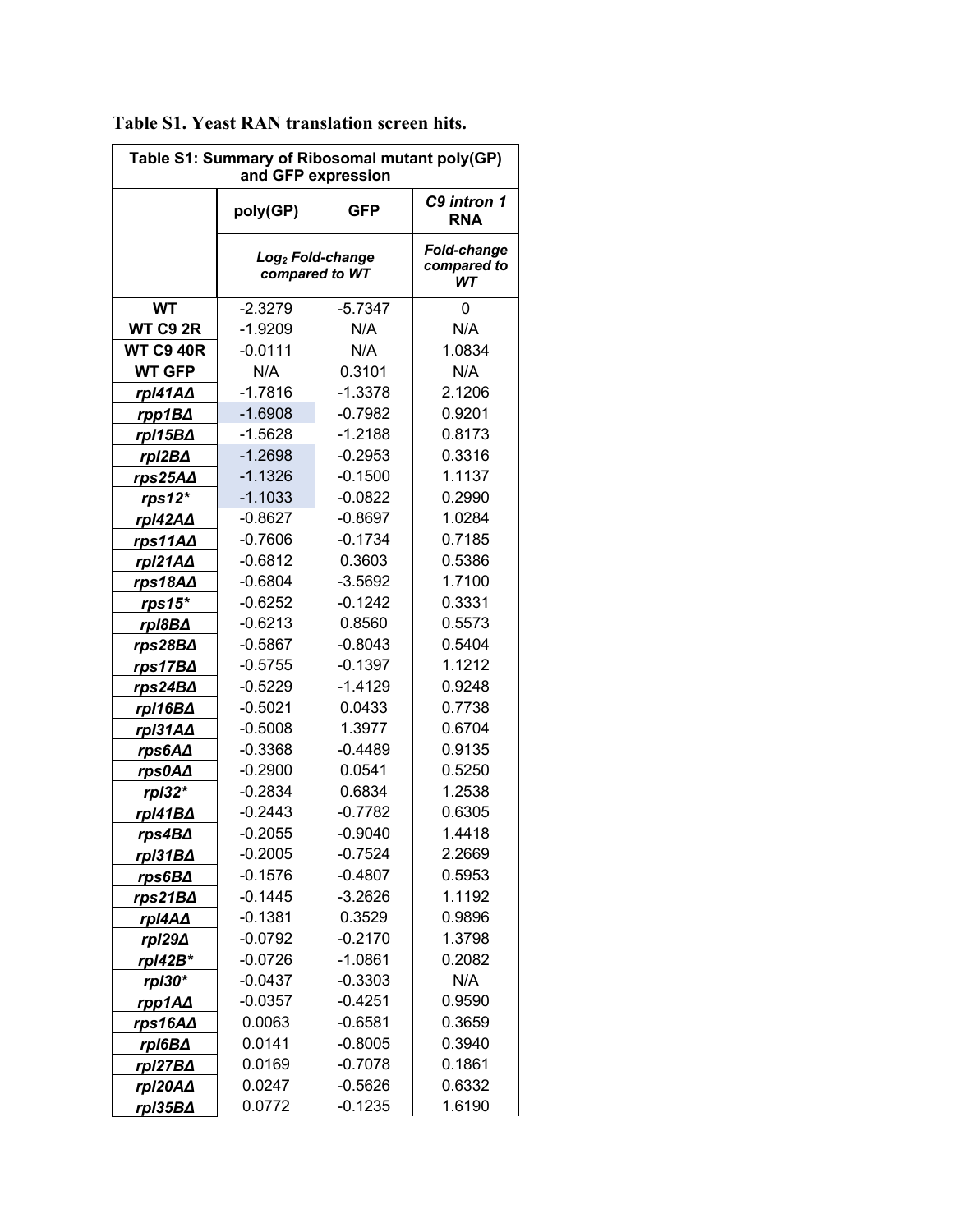| rpI26A∆             | 0.1339 | $-0.8351$           | 0.5633 |  |  |
|---------------------|--------|---------------------|--------|--|--|
| rps25B∆             | 0.1510 | $-0.7915$           | 1.0583 |  |  |
| rpI40A∆             | 0.2169 | $-0.7335$           | 0.2053 |  |  |
| rpI39∆              | 0.2743 | 0.5273              | 0.8619 |  |  |
| rpI37B∆             | 0.3013 | $-0.8326$           | 0.4006 |  |  |
| rps9A∆              | 0.3055 | $-0.3970$           | 0.9117 |  |  |
| rpI1A∆              | 0.3095 | $-0.7042$           | 0.6824 |  |  |
| rpI9B∆              | 0.3381 | 0.2370              | 0.9838 |  |  |
| rpI36A∆             | 0.3779 | $-0.1246$<br>0.4771 |        |  |  |
| rps14B∆             | 0.3893 | $-0.7360$           | 0.5110 |  |  |
| rpI23A∆             | 0.4028 | $-0.1124$           |        |  |  |
| rps10B∆             | 0.4061 | $-0.6305$           | N/A    |  |  |
| $rps12\Delta$       | 0.4539 | $-3.2970$           | 0.3861 |  |  |
| rpI43B∆             | 0.4885 | $-0.7157$           | 0.5648 |  |  |
| rpI34A∆             | 0.4966 | $-1.0446$           | 0.3268 |  |  |
| rps21A*             | 0.5027 | 0.6620              | N/A    |  |  |
| rpI7A $\Delta$      | 0.5364 | $-0.5748$           | 0.4599 |  |  |
| rpI43A∆             | 0.5469 | $-0.1751$           | 0.6321 |  |  |
| rps30B∆             | 0.5639 | $-0.3612$           | 1.2307 |  |  |
| rps10A∆             | 0.5931 | 0.1941              | 1.4429 |  |  |
| rps11B∆             | 0.6437 | $-4.2429$           | 0.8987 |  |  |
| rps7B∆              | 0.6710 | $-0.3615$           | 0.5845 |  |  |
| rpp2A $\Delta$      | 0.7022 | $-0.3153$           | 0.4686 |  |  |
| rpI8A∆              | 0.7186 | 0.1017              | 0.5323 |  |  |
| rps4A∆              | 0.7411 | $-0.8356$           | 0.6145 |  |  |
| rpl20B∆             | 0.7422 | $-0.3908$           | 0.5308 |  |  |
| rpI2A∆              | 0.7929 | 0.2506              | 1.5188 |  |  |
| rpI40B∆             | 0.7952 | 0.4184              | 1.4828 |  |  |
| rps22AΔ             | 0.7976 | $-1.0015$           | 0.9639 |  |  |
| rps23B∆             | 0.8030 | $-0.6988$           | 0.5605 |  |  |
| rpl18B∆             | 0.8472 | $-0.9011$           | 0.7172 |  |  |
| rps22B <sub>△</sub> | 0.8556 | $-0.5677$           | 0.6358 |  |  |
| rps27B∆             | 0.8625 | $-0.7607$           | 0.4473 |  |  |
| rpI16A∆             | 0.9157 | $-0.5072$           | 0.5418 |  |  |
| rpI22B∆             | 0.9238 | $-0.7162$           | 0.9439 |  |  |
| rps7A∆              | 0.9514 | $-1.2944$           | 0.5447 |  |  |
| rpl11B∆             | 0.9520 | 0.0451              | 0.4193 |  |  |
| rpI27A∆             | 1.0042 | 0.7242              | 0.6693 |  |  |
| rps28A∆             | 1.0044 | $-0.2632$           | 0.7361 |  |  |
| rps8A∆              | 1.0121 | $-2.1198$           | 0.3737 |  |  |
| rpI37A∆             | 1.0375 | $-0.5218$           | 0.7382 |  |  |
| rps16B∆             | 1.0545 | $-1.4544$           | 0.5306 |  |  |
| rps19A∆             | 1.0707 | $-0.5146$           | 0.6991 |  |  |
| rps19B∆             | 1.0870 | 0.9776              | 0.6075 |  |  |
| rpl17B∆             | 1.0978 | 0.2613              | 0.9007 |  |  |
| rpI7B∆              | 1.1164 | 0.7857              | 0.4578 |  |  |
| rpI19A∆             | 1.1483 | 0.7821              | 1.1590 |  |  |
| rps24A∆             | 1.1518 | $-0.7943$           | 0.7135 |  |  |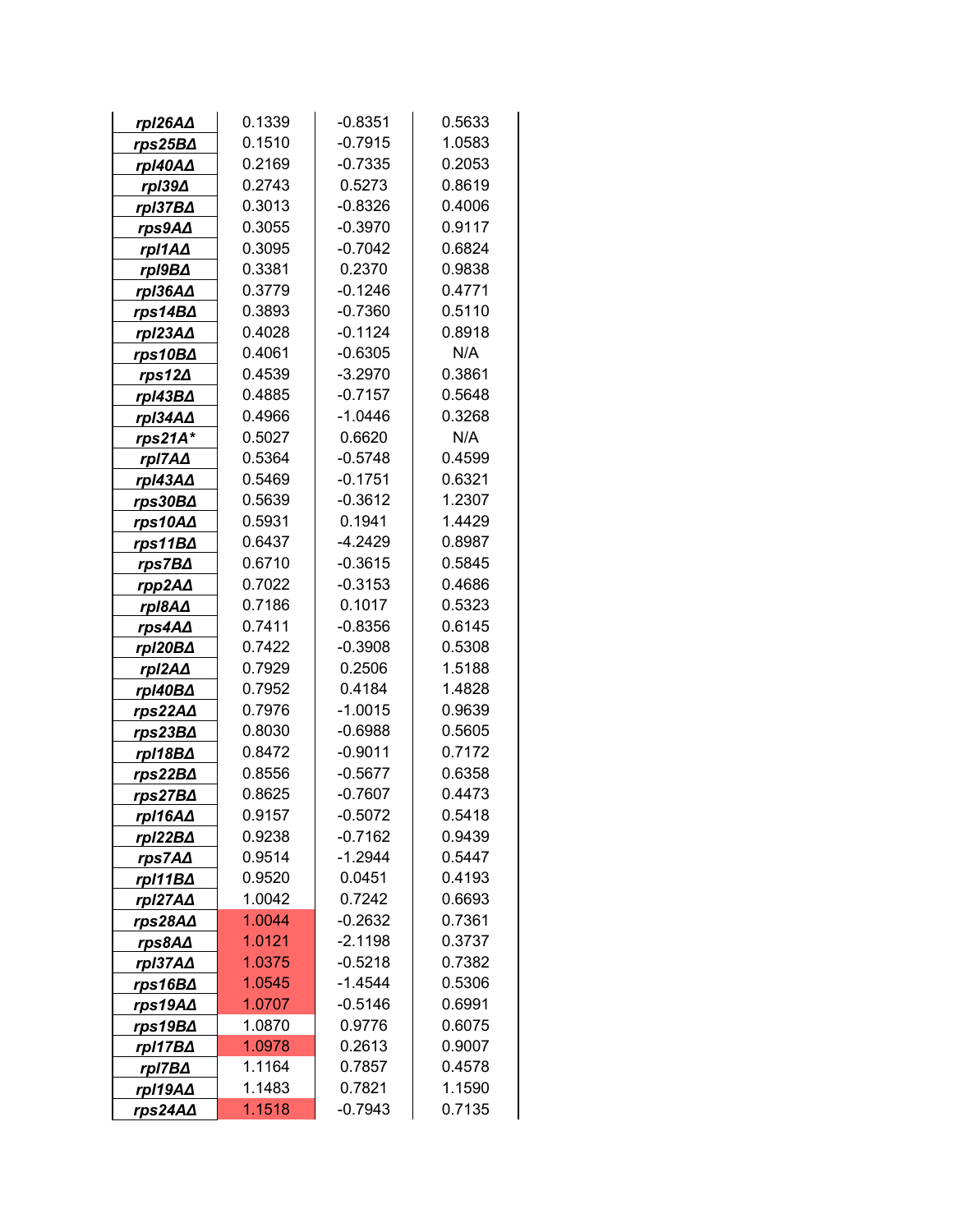|                 | 1.1564 | 0.1296    | 1.8416 |  |  |
|-----------------|--------|-----------|--------|--|--|
| rps29B∆         |        |           |        |  |  |
| rps9B∆          | 1.1700 | 0.4536    | 0.7013 |  |  |
| rpI34B∆         | 1.1717 | 0.1153    | 0.4220 |  |  |
| rpI19B∆         | 1.1804 | $-0.5372$ | 1.4921 |  |  |
| rpI24A $\Delta$ | 1.2407 | 0.0357    | 0.5255 |  |  |
| rps1A $\Delta$  | 1.2448 | $-0.2217$ | 0.4843 |  |  |
| rps18B∆         | 1.2473 | $-0.1781$ | 0.6264 |  |  |
| rpl14A∆         | 1.2553 | 0.1901    | 0.5445 |  |  |
| rpI33B∆         | 1.2649 | $-3.2181$ | 0.8675 |  |  |
| rps14A∆         | 1.2662 | $-1.0332$ | 0.0988 |  |  |
| rps23A∆         | 1.3306 |           | 0.2552 |  |  |
| rps27A∆         | 1.3340 | $-0.3125$ | 0.3357 |  |  |
| rps29A∆         | 1.4873 | $-0.5714$ | 0.3903 |  |  |
| rpl24B∆         | 1.4877 | $-1.5035$ | 0.9346 |  |  |
| rps1B∆          | 1.5712 | $-0.0879$ | 0.7604 |  |  |
| rpI26B∆         | 1.5817 | $-0.5430$ | 0.5708 |  |  |
| rpl21B∆         | 1.7052 | 0.5740    | 1.2292 |  |  |
| rpI35A∆         | 1.7136 | 0.4387    | 0.4784 |  |  |
| rpI22A∆         | 1.7765 | 1.0847    | 0.4434 |  |  |
| rpI38∆          | 1.8226 | 0.0898    | 0.2705 |  |  |
| rp112B∆         | 1.8751 | $-0.0816$ | 0.5250 |  |  |
| rps17AA         | 1.9710 | 0.0812    | 0.6362 |  |  |
| rps21A∆         | 2.1486 | $-0.0301$ | 0.3452 |  |  |
| rpI2A∆          | 2.8269 | $-0.0351$ | 1.3058 |  |  |
| rpI12A $\Delta$ | 3.2192 | 0.0810    | 0.3321 |  |  |
| rpI13A∆         | 3.2581 | 0.5301    | 1.2735 |  |  |

Yeast lysates were immunoassayed for poly(GP) and ATG-eGFP. Average Log<sub>2</sub> fold-change of biological triplicates of mutant poly(GP) and GFP (for ribosomal mutants) compared to wildtype were calculated and listed for mutants which increased or decreased poly(GP) levels. Yeast mutants with differential poly(GP) expression and not similarly changed GFP expression are indicated in blue (decreased poly(GP)) and red (increased poly(GP)). Negative values indicate lower expression compared to wildtype (WT, BY4741) yeast levels and positive values indicate an increase in expression. Values approaching 0 indicate less differential expression compared to WT expression. Average fold-change in *C9 intron 1* RNA levels yeast mutants compared to wildtype are listed where values approaching 1 indicate similar expression to WT C9 40R yeast. Additionally, 6 non-ribosomal mutants which all increase poly(GP) levels and do not similarly affect GFP levels:  $mdm38\Delta$ ,  $asc1\Delta$ ,  $rex3\Delta$ ,  $ng12\Delta$ ,  $pbp1\Delta$ ,  $ltv1\Delta$ .

\* indicates mutants from the DAmP collection.